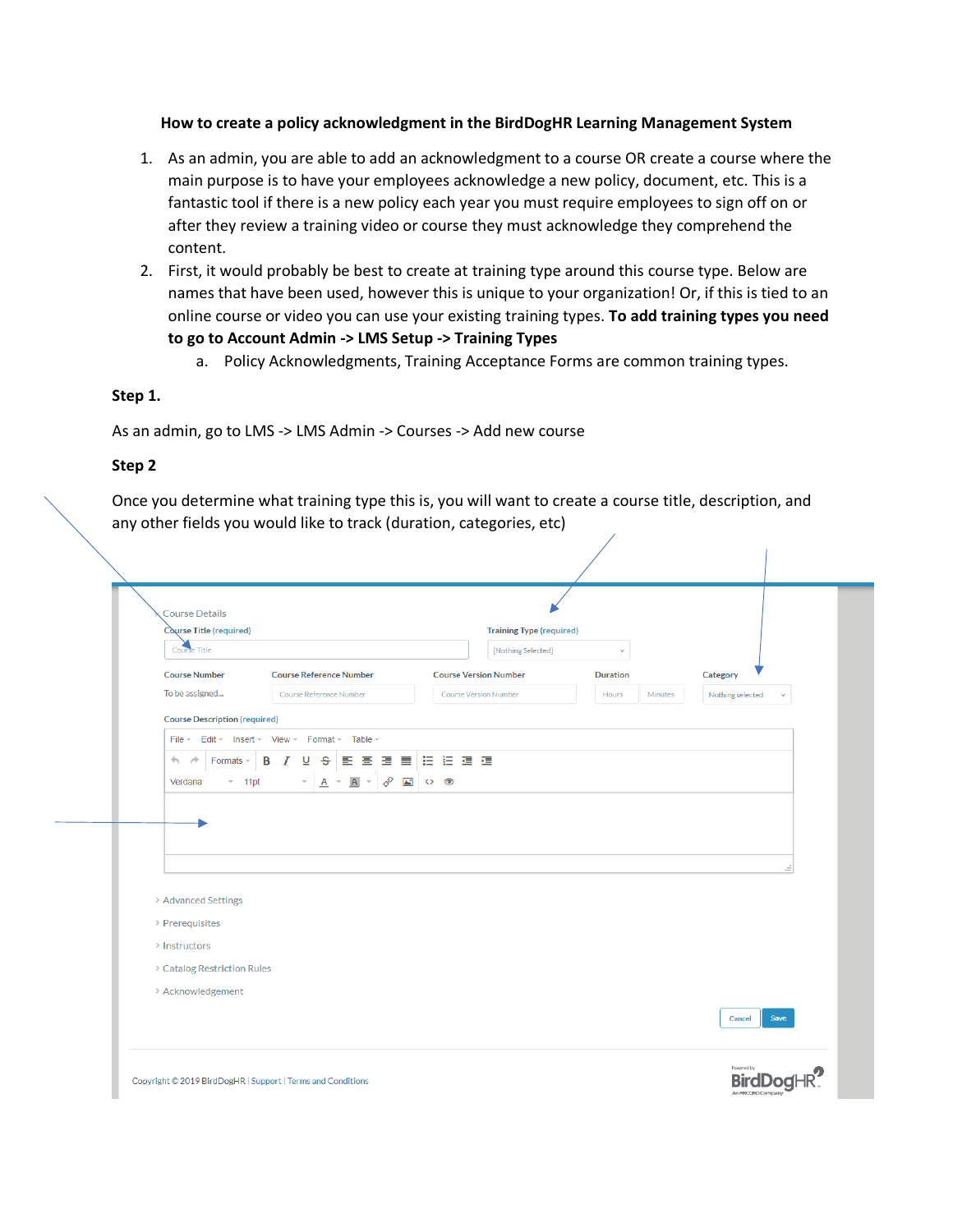### **Step 3**

Once you determine what type of course this is, you may need to put something in the launch button URL area. This could be a powerpoint, video, etc. The launch button URL is made for training type that is not instructor led (does not require employees to go somewhere to take their course) and not an online training type (SCORM 1.2, AICC, Tincan). For a full list of acceptable online content please as your Customer Success Manager or the Customer Care Team.

| ↓ Course Details<br><b>Course Title (required)</b> |                                                                          |                                                  | <b>Training Type (required)</b> |                 | <b>Launch Button URL</b><br><b>Launch Button URL</b> |                  |
|----------------------------------------------------|--------------------------------------------------------------------------|--------------------------------------------------|---------------------------------|-----------------|------------------------------------------------------|------------------|
| <b>Course Title</b>                                |                                                                          |                                                  | Task<br>$\checkmark$            |                 |                                                      |                  |
| <b>Course Number</b>                               | <b>Course Reference Number</b>                                           |                                                  | <b>Course Version Number</b>    | <b>Duration</b> |                                                      | Category         |
| To be assigned<br>Course Reference Number          |                                                                          |                                                  | <b>Course Version Number</b>    | <b>Hours</b>    | <b>Minutes</b>                                       | Nothing selected |
| <b>Course Description (required)</b>               |                                                                          |                                                  |                                 |                 |                                                      |                  |
| $File -$<br>$E$ dit $\sim$                         | Insert - View - Format - Table -                                         |                                                  |                                 |                 |                                                      |                  |
| $\leftarrow$<br>×<br>Formats $+$                   | ⊻<br>$\mathbf{s}$<br>B                                                   | 副画像 三つ 三つ 三つ 三つ 三つ 三つ 三つ 三つ 三つ 三つ 三つ 三つ          |                                 |                 |                                                      |                  |
| Verdana<br>$-11pt$                                 | E.<br>$A =$<br>$\overline{A}$<br>$\overline{\mathbf{v}}$<br>$\mathbf{v}$ | $\mathbf{r}$<br>$\leftrightarrow$ $\circledcirc$ |                                 |                 |                                                      |                  |
|                                                    |                                                                          |                                                  |                                 |                 |                                                      |                  |

-If NO content is needed, the purpose of the course is for your employees to sign a new policy this CAN be left blank

#### **Step 4 – Assign the necessary policy.**

On the course creation page, navigate to the bottom of the page. There will be an Acknowledgment tab. You must change the toggle to Yes.

| □ Digital Wet Signature<br>□ Typed Signature<br><b>Search for Document</b><br>Clear<br>No<br>$F$ dit $\neq$<br>$Insert -$<br>$View =$<br>Format $\sim$<br>Table $=$<br>医连接自由性神经<br>B<br>-S-<br>Formats $\sim$<br>⊻<br>A<br>8<br>M<br>Merge Template -<br>☜<br>11 <sub>pt</sub><br>$\mathcal{L}$<br>⇔<br>A<br>• Since the information, policies and benefits described here are necessarily subject to change, I acknowledge that revisions to the<br>document may occur. | <b>Require Acknowledgement</b> | <b>Signature Type</b> | Document (required) |  |
|--------------------------------------------------------------------------------------------------------------------------------------------------------------------------------------------------------------------------------------------------------------------------------------------------------------------------------------------------------------------------------------------------------------------------------------------------------------------------|--------------------------------|-----------------------|---------------------|--|
| <b>Custom Acknowledgement</b><br>$File =$<br>ь                                                                                                                                                                                                                                                                                                                                                                                                                           | <b>Yes</b>                     |                       |                     |  |
|                                                                                                                                                                                                                                                                                                                                                                                                                                                                          |                                |                       |                     |  |
|                                                                                                                                                                                                                                                                                                                                                                                                                                                                          |                                |                       |                     |  |
| Verdana<br>I acknowledge that I have received a copy of ~~course_title~~, which describes important information about ~~company_name~~, and<br>understand that I should consult the Human Resource Department if I have questions.                                                                                                                                                                                                                                       |                                |                       |                     |  |
|                                                                                                                                                                                                                                                                                                                                                                                                                                                                          |                                |                       |                     |  |
|                                                                                                                                                                                                                                                                                                                                                                                                                                                                          |                                |                       |                     |  |
|                                                                                                                                                                                                                                                                                                                                                                                                                                                                          |                                |                       |                     |  |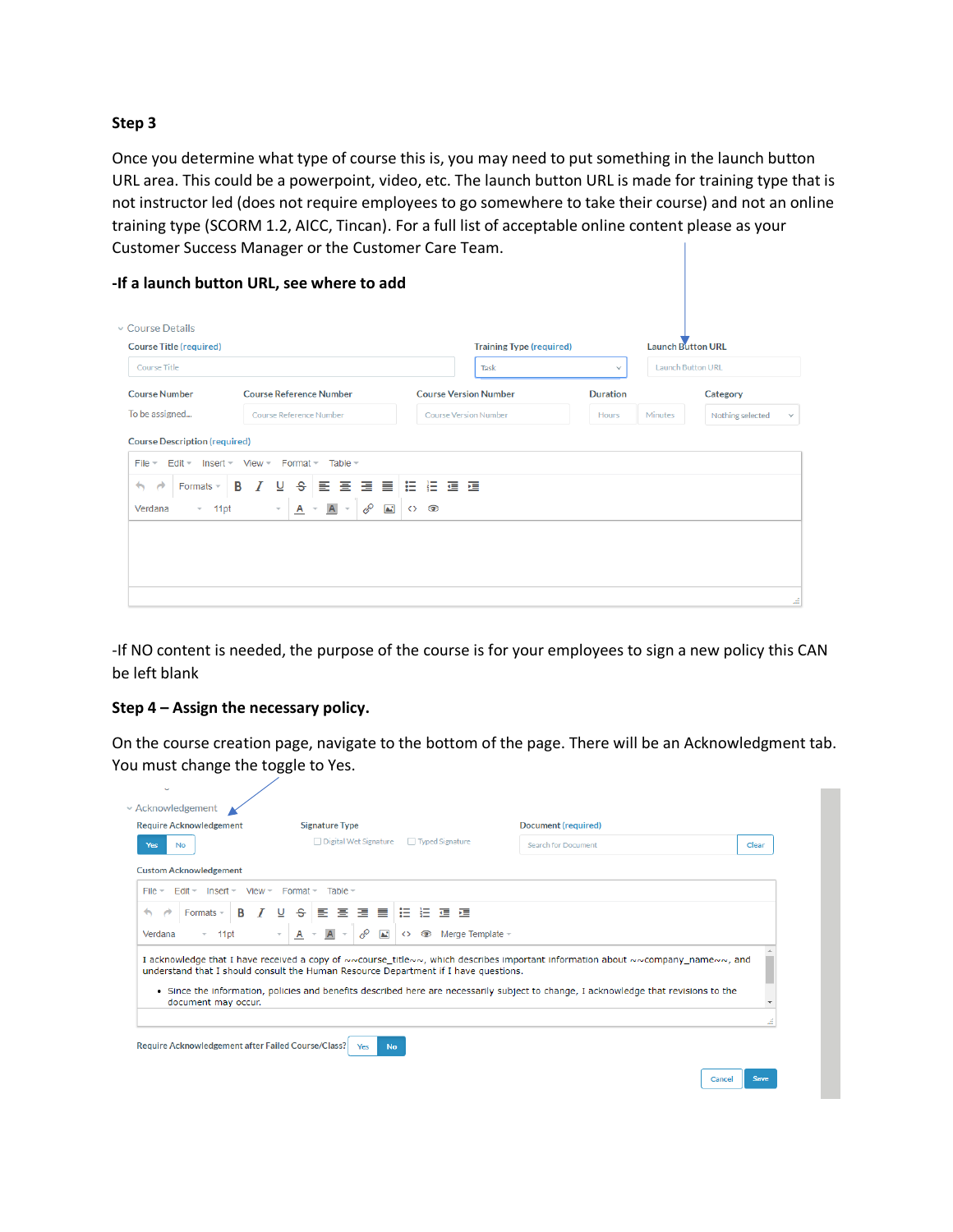Here you can decide what type of signature you would like for your employees to enter. You can have a combination of both, one or the other, or none.

The, you must select the policy. The document does have to be a PDF and also loaded into your knowledge base to be able to be selected. The knowledge base can be found under your Module Menu in the right hand corner.

| □ Digital Wet Signature<br>□ Typed Signature<br><b>Search for Document</b><br>Clear<br>No<br>$F$ dit $\neq$<br>View $-$ Format $-$<br>$Insert -$<br>Table $=$<br>'로 크 트(H) H 프 크<br>B<br>÷.<br>目<br>Formats -<br>A<br>8<br>$\overline{A}$<br>M<br>Merge Template $\sim$<br>A<br>☜<br>11 <sub>pt</sub><br>$\leftrightarrow$<br>• Since the information, policies and benefits described here are necessarily subject to change, I acknowledge that revisions to the<br>document may occur. | <b>Require Acknowledgement</b> | <b>Signature Type</b> | Document (required) |  |
|-------------------------------------------------------------------------------------------------------------------------------------------------------------------------------------------------------------------------------------------------------------------------------------------------------------------------------------------------------------------------------------------------------------------------------------------------------------------------------------------|--------------------------------|-----------------------|---------------------|--|
| <b>Custom Acknowledgement</b>                                                                                                                                                                                                                                                                                                                                                                                                                                                             | <b>Yes</b>                     |                       |                     |  |
|                                                                                                                                                                                                                                                                                                                                                                                                                                                                                           |                                |                       |                     |  |
| ь                                                                                                                                                                                                                                                                                                                                                                                                                                                                                         | $File -$                       |                       |                     |  |
| Verdana<br>I acknowledge that I have received a copy of ~~course_title~~, which describes important information about ~~company_name~~, and<br>understand that I should consult the Human Resource Department if I have questions.                                                                                                                                                                                                                                                        |                                |                       |                     |  |
|                                                                                                                                                                                                                                                                                                                                                                                                                                                                                           |                                |                       |                     |  |
|                                                                                                                                                                                                                                                                                                                                                                                                                                                                                           |                                |                       |                     |  |
|                                                                                                                                                                                                                                                                                                                                                                                                                                                                                           |                                |                       |                     |  |
| Require Acknowledgement after Failed Course/Class?<br>Yes<br><b>No</b>                                                                                                                                                                                                                                                                                                                                                                                                                    |                                |                       |                     |  |
| Save<br>Cancel                                                                                                                                                                                                                                                                                                                                                                                                                                                                            |                                |                       |                     |  |

If this policy is being added to an Online Course where there is a passing score, you can decide if you would like to require an acknowledgement after a Failed Course / Class.

**If you want to update the verbiage that will show on the acknowledgment screen, you can type above or just use the default text**

## **Step 5 (***can ignore if the policy is being tied to an OLT or ILT Course***)**

Since we need to track who now needs to review this new policy, the autocomplete feature **must** be turned on. This can be found under Advanced Settings of the course creation.

| <b>CEU</b><br>Cost<br><b>CEU</b><br>Cost |                     | <b>Mastery Score</b>            |                                         | <b>Approvals</b>                   |  |
|------------------------------------------|---------------------|---------------------------------|-----------------------------------------|------------------------------------|--|
|                                          |                     |                                 | Mastery Score                           | □ Instructor                       |  |
| <b>Reference Materials Link</b>          |                     | <b>External Enrollment Link</b> | Training Admin<br>□ Super <b>y</b> isor |                                    |  |
| Reference Materials Link                 |                     |                                 | <b>External Enrollment Link</b>         |                                    |  |
| <b>Date Created</b>                      | <b>Date Updated</b> |                                 | <b>Last Review Date</b>                 | Autocomplete Course<br>No 0<br>Yes |  |
| m<br>Date Created                        | Date Updated        |                                 | <b>Last Review Date</b>                 | A                                  |  |
| <b>SME Name</b><br>Author                |                     |                                 | <b>Review Frequency</b>                 |                                    |  |
| Author                                   | <b>SME Name</b>     |                                 | <b>Review Frequency</b>                 |                                    |  |
| <b>Training Providers</b>                |                     | <b>Competencies</b>             |                                         |                                    |  |
| Nothing selected                         | $\checkmark$        | Nothing selected                |                                         | $\checkmark$                       |  |

**Course Notes**